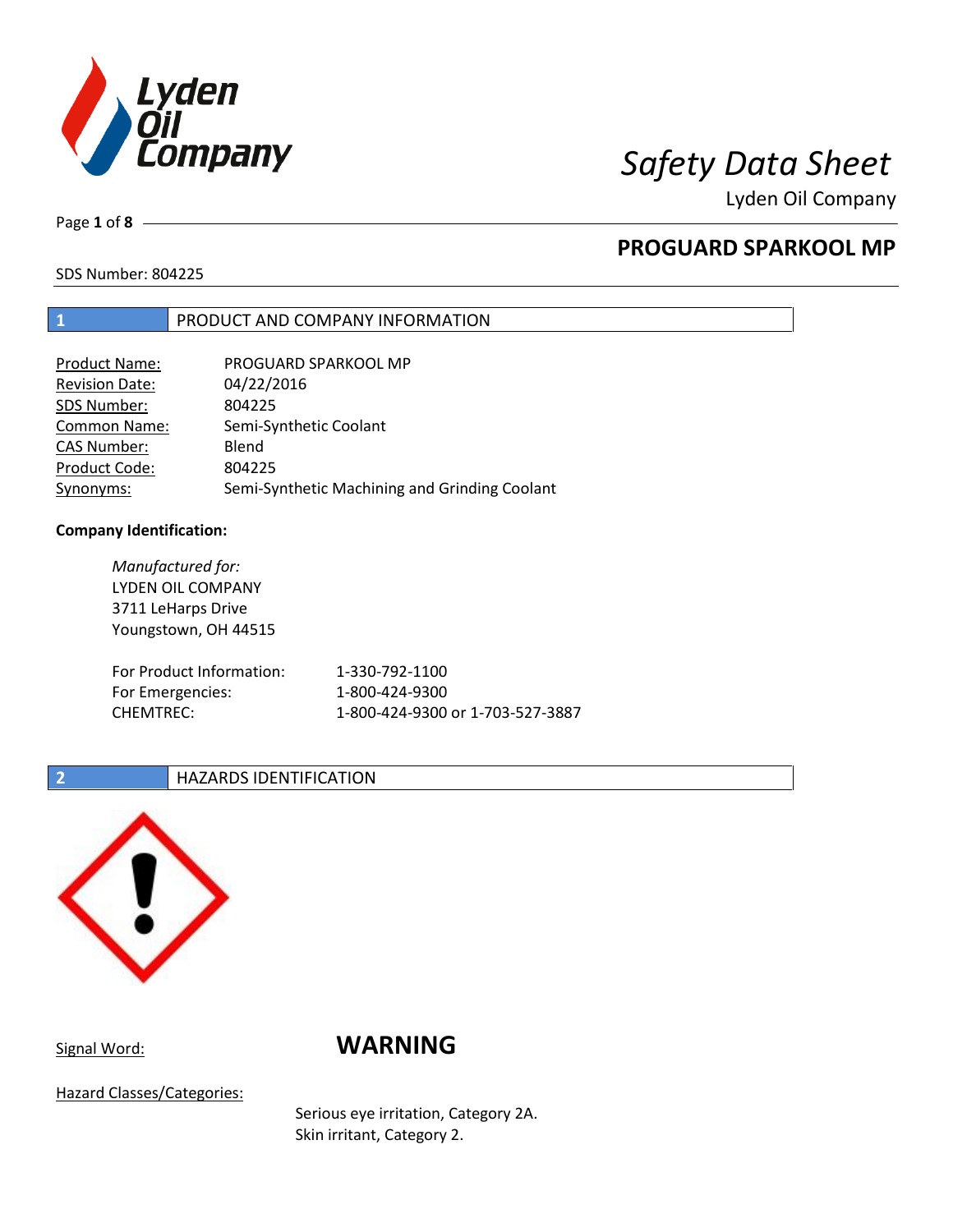

Page **2** of **8**

Lyden Oil Company

|                                 | <b>PROGUARD SPARKOOL MP</b>                                                       |
|---------------------------------|-----------------------------------------------------------------------------------|
| <b>SDS Number: 804225</b>       |                                                                                   |
| Hazard Statement(s):            |                                                                                   |
|                                 | H319: Causes serious eye irritation.                                              |
|                                 | H315: Causes skin irritation.                                                     |
| <b>Precaution Statement(s):</b> |                                                                                   |
|                                 | P101: If medical advice is needed, have product container or label at             |
|                                 | hand.                                                                             |
|                                 | P102: Keep out of reach of children.                                              |
|                                 | P103: Read label before use.                                                      |
|                                 | P280: Wear protective gloves and eye protection.                                  |
|                                 | P302+352: IF ON SKIN: Wash with plenty of soap and water.                         |
|                                 | P332+313: If skin irritation occurs: Get medical advice/attention.                |
|                                 | P305+351+338: IF IN EYES: Rinse cautiously with water for several                 |
|                                 | minutes. Remove contact lenses if present and easy to $do$ – continue<br>rinsing. |
|                                 | P337+313: If eye irritation persists get medical advice/attention.                |
|                                 | P362+364: Take off contaminated clothing and wash it before reuse.                |
| Other Hazard Statement(s):      |                                                                                   |
|                                 | -NFPA Ratings:                                                                    |
|                                 | Health = $1$                                                                      |
|                                 | $Fire = 0$                                                                        |
|                                 | Reactivity = $0$                                                                  |
|                                 |                                                                                   |

## **3** COMPOSITION / INFORMATION ON INGREDIENTS

### Ingredients:

*Mixture of the substances listed below with nonhazardous additions.*

| <b>Chemical Name</b>                            | <b>CAS Number</b> | Percentage |
|-------------------------------------------------|-------------------|------------|
| Distillates (petroleum) hydrotreated naphthenic | 64742-53-6        | $15 - 25$  |
| Triethanolamine                                 | $102 - 71 - 6$    | $<$ 10     |

*\*Any concentration shown as a range is to protect confidentiality or is due to batch variation.*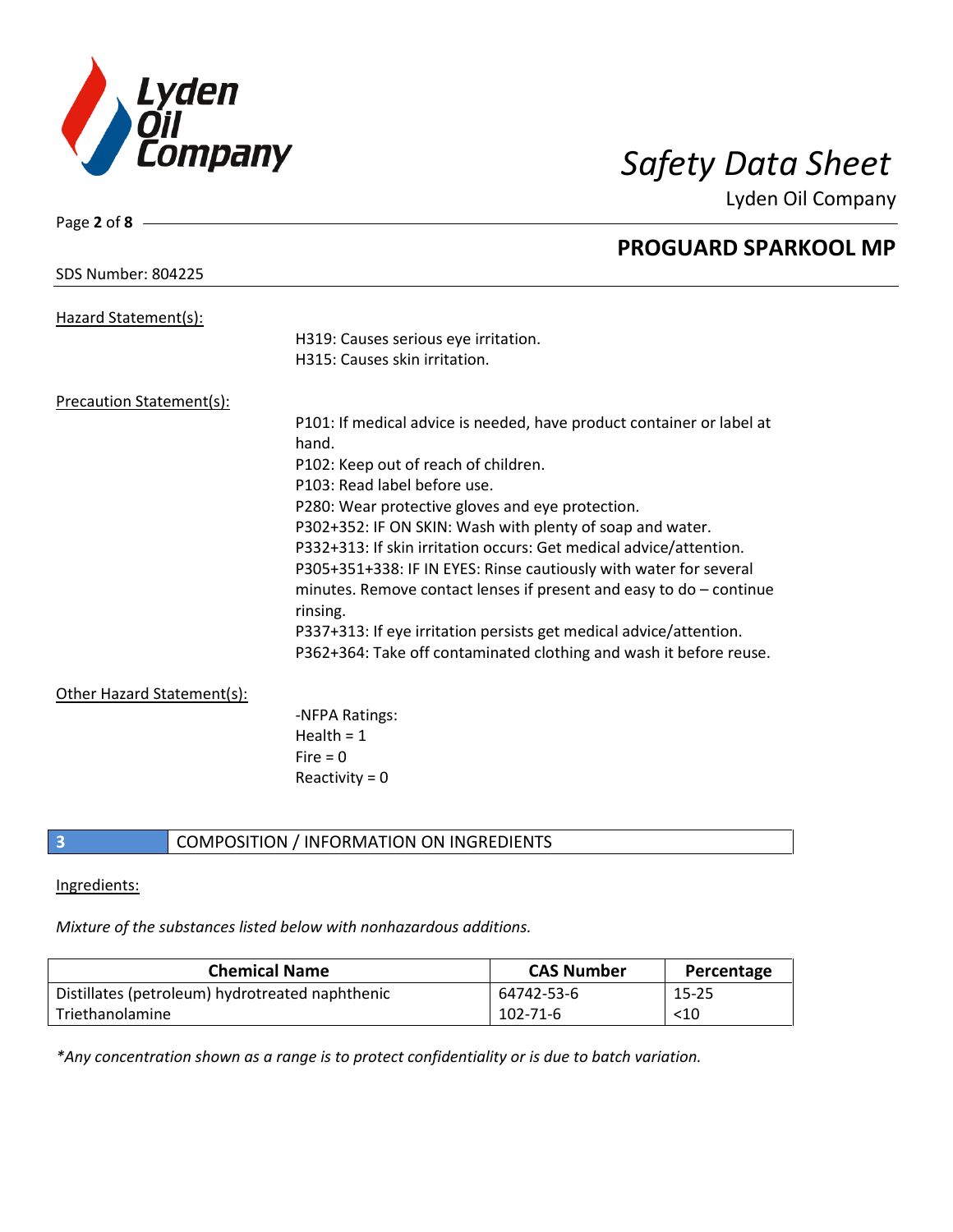

Lyden Oil Company

SDS Number: 804225

Page **3** of **8**

| <b>FIRST AID MEASURES</b><br>$\boldsymbol{A}$ |                                                                                                                                                                                                                                                                                                                                                                                                                   |  |
|-----------------------------------------------|-------------------------------------------------------------------------------------------------------------------------------------------------------------------------------------------------------------------------------------------------------------------------------------------------------------------------------------------------------------------------------------------------------------------|--|
| Description of First Aid Measures:            |                                                                                                                                                                                                                                                                                                                                                                                                                   |  |
| Inhalation:                                   |                                                                                                                                                                                                                                                                                                                                                                                                                   |  |
|                                               | Remove victim to fresh air and keep at rest in a position comfortable<br>for breathing. If the victim has difficulty breathing or tightness of the<br>chest, is dizzy, vomiting or unresponsive, give oxygen with rescue<br>breathing or CPR as required and transport to the nearest medical<br>facility.                                                                                                        |  |
| <b>Skin Contact:</b>                          |                                                                                                                                                                                                                                                                                                                                                                                                                   |  |
|                                               | Flush skin with water, wash with soap and water. If irritation occurs,<br>get medical attention. Remove contaminated clothing. Do not reuse<br>clothing until cleaned. If material is injected under the skin, transport<br>to the nearest medical facility for additional treatment. If redness,<br>swelling, pain and/or blisters occur, transport to the nearest medical<br>facility for additional treatment. |  |
| Eye Contact:                                  |                                                                                                                                                                                                                                                                                                                                                                                                                   |  |
|                                               | Flush eyes with running water for at least 15 minutes. If redness,<br>burning, blurred vision or irritation persists, transport to nearest<br>medical facility for additional treatment.                                                                                                                                                                                                                          |  |
| Ingestion:                                    |                                                                                                                                                                                                                                                                                                                                                                                                                   |  |
|                                               | Do NOT induce vomiting and obtain medical attention. Have victim<br>rinse mouth out with water. If vomiting occurs spontaneously, keep<br>head below hips to prevent aspiration.                                                                                                                                                                                                                                  |  |
| Symptoms and Effects, both acute and delayed: |                                                                                                                                                                                                                                                                                                                                                                                                                   |  |
|                                               | No further relevent data available.                                                                                                                                                                                                                                                                                                                                                                               |  |
| <b>Recommended Actions:</b>                   | Treat cumptamatically, Call a doctor or poison                                                                                                                                                                                                                                                                                                                                                                    |  |
|                                               |                                                                                                                                                                                                                                                                                                                                                                                                                   |  |

Treat symptomatically. Call a doctor or poison control center for guidance.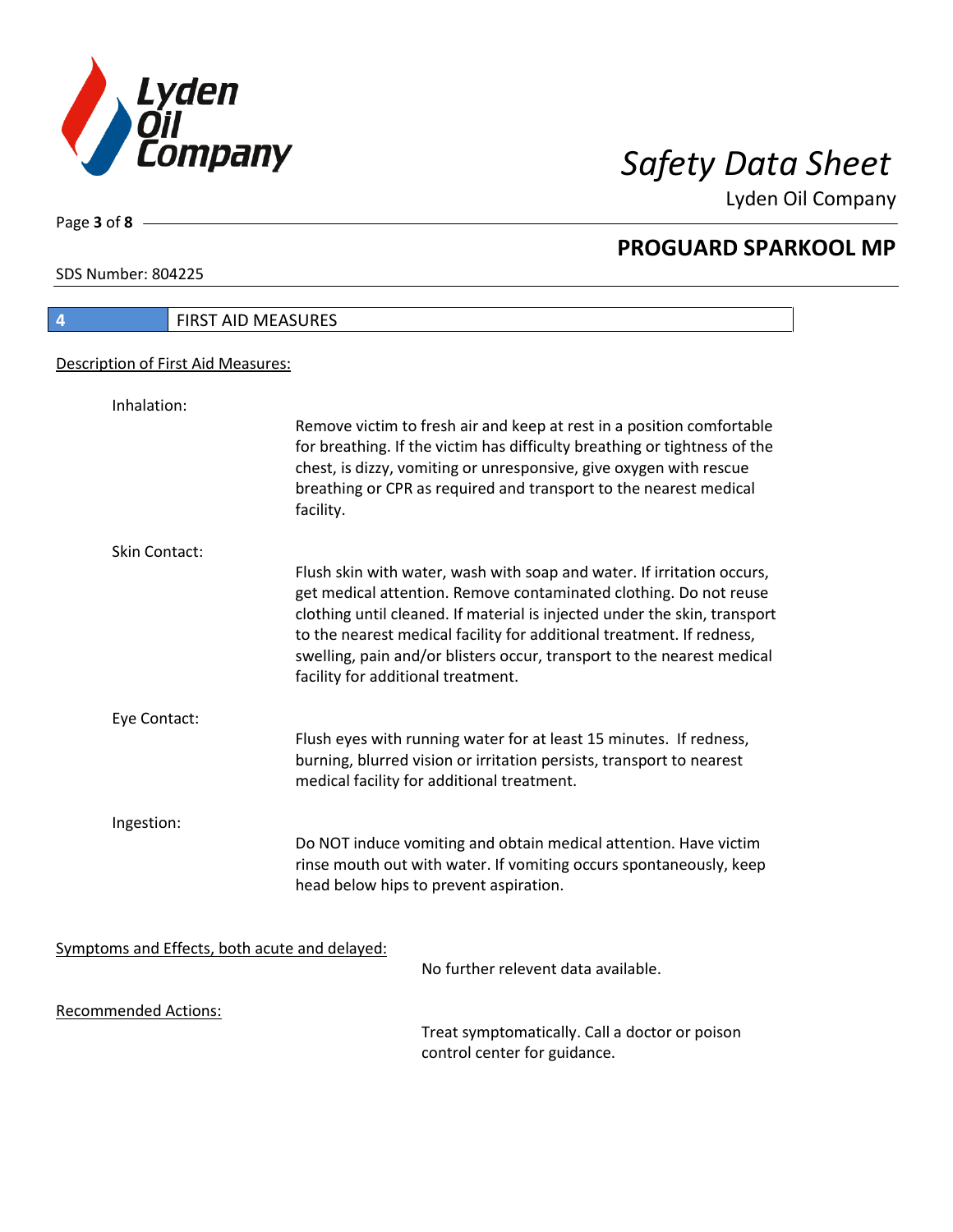

Lyden Oil Company

SDS Number: 804225

Cleanup Procedures:

| FIRE FIGHTING MEASURES<br>5                           |                                                                                                                                                              |
|-------------------------------------------------------|--------------------------------------------------------------------------------------------------------------------------------------------------------------|
| Recommended Fire-Extinguishing Equipment:             | Use dry powder, foam, or carbon dioxide fire<br>extinguishers. Water may be ineffective in fighting<br>an oil fire unless used by experienced fire fighters. |
| Possible Hazards During a Fire:                       | The material as received will not support<br>combustion, however its residues may; therefore,<br>procedures for an oil fire should be followed.              |
| <b>Recommendations to Firefighters:</b>               | Proper protective equipment including breathing<br>apparatus.                                                                                                |
| <b>ACCIDENTAL RELEASE MEASURES</b><br>$6\phantom{1}6$ |                                                                                                                                                              |
| <b>Personal Precautions:</b>                          | Avoid contact with skin, eyes, and clothing.                                                                                                                 |
| <b>Emergency Procedures:</b>                          | Contain spilled material, collect in suitable and<br>properly labeled containers.                                                                            |
| <b>Environmental Precautions:</b>                     | Do not allow to reach sewage system or any water<br>course.<br>Do not allow to enter ground waters.                                                          |

Pick up excess with inert absorbant material.

Page **4** of **8**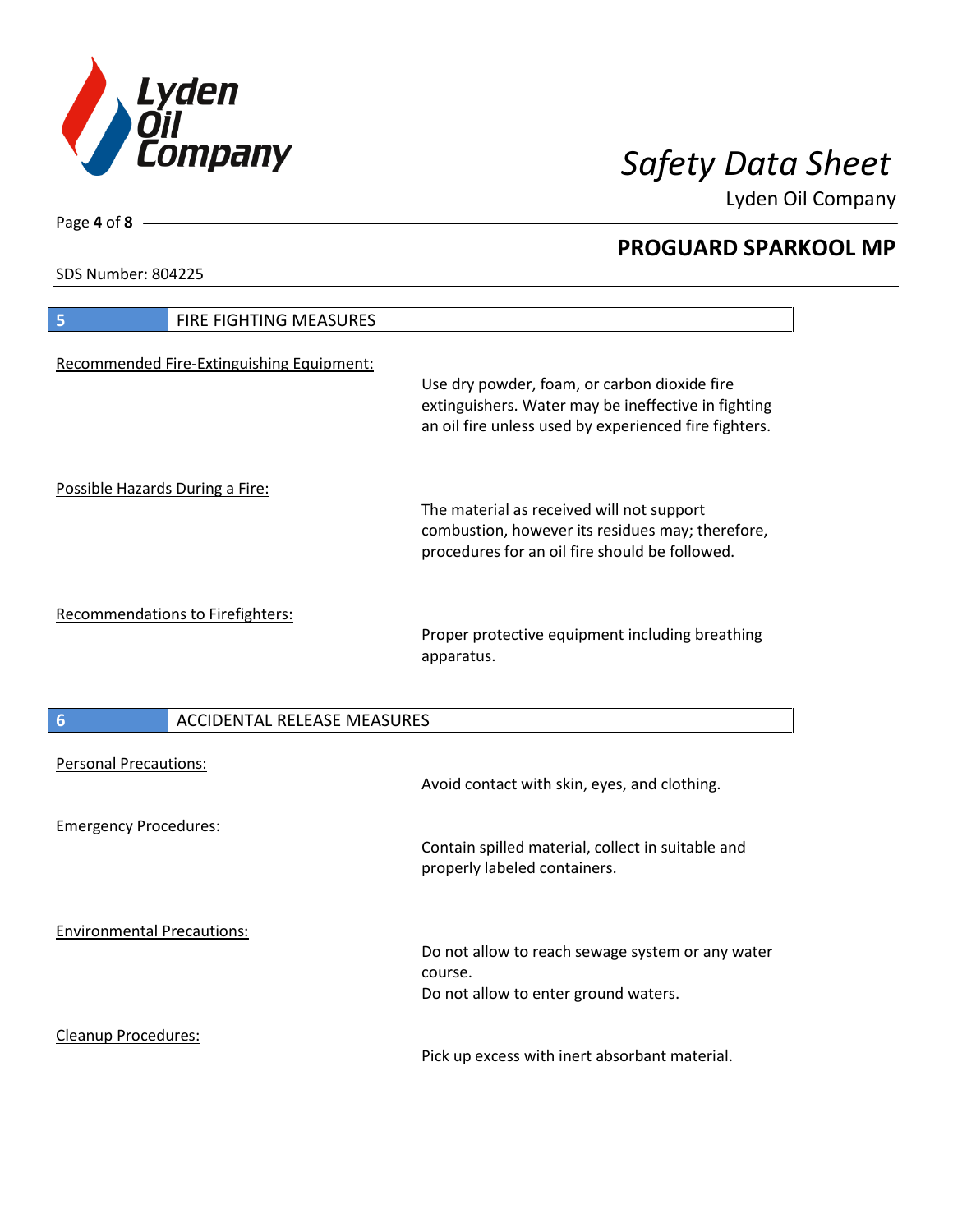

Lyden Oil Company

SDS Number: 804225

Page **5** of **8**

|                                | <b>HANDLING AND STORAGE</b>                        |                                                                                                                                                                                                                                           |
|--------------------------------|----------------------------------------------------|-------------------------------------------------------------------------------------------------------------------------------------------------------------------------------------------------------------------------------------------|
| <b>Handling Precautions:</b>   |                                                    |                                                                                                                                                                                                                                           |
|                                |                                                    | Handle with care and avoid spillage on the floor.<br>Do not cut, weld, drill, grind, braze, or solder<br>container.                                                                                                                       |
| <b>Storage Requirements:</b>   |                                                    | Keep container tightly sealed.<br>Keep away from sources of ignition.                                                                                                                                                                     |
| 8                              | EXPOSURE CONTROLS / PERSONAL PROTECTION            |                                                                                                                                                                                                                                           |
| <b>Exposure Limits:</b>        | -Distillates (petroleum), hydrotreated naphthenic: |                                                                                                                                                                                                                                           |
|                                | OSHA TWA $-$ 5mg/m <sup>3</sup> (oil mist)         |                                                                                                                                                                                                                                           |
|                                | -102-71-6 Triethanolamine:                         |                                                                                                                                                                                                                                           |
|                                | ACGIH TWA $-$ 5mg/m <sup>3</sup>                   |                                                                                                                                                                                                                                           |
| <b>Engineering Controls:</b>   |                                                    | All ventilation should be designed in accordance<br>with OSHA standard (29 CFR 1910.94).                                                                                                                                                  |
| Personal Protective Equipment: |                                                    |                                                                                                                                                                                                                                           |
|                                |                                                    | Keep away from foodstuffs, beverages, and feed.<br>Immediately remove all soiled and contaminated<br>clothing.<br>Wash hands before breaks and at the end of work.<br>Avoid contact with eyes and skin.<br>Use safety glasses and gloves. |
| 9                              | PHYSICAL AND CHEMICAL PROPERTIES                   |                                                                                                                                                                                                                                           |

Color: Pink Physical State: Liquid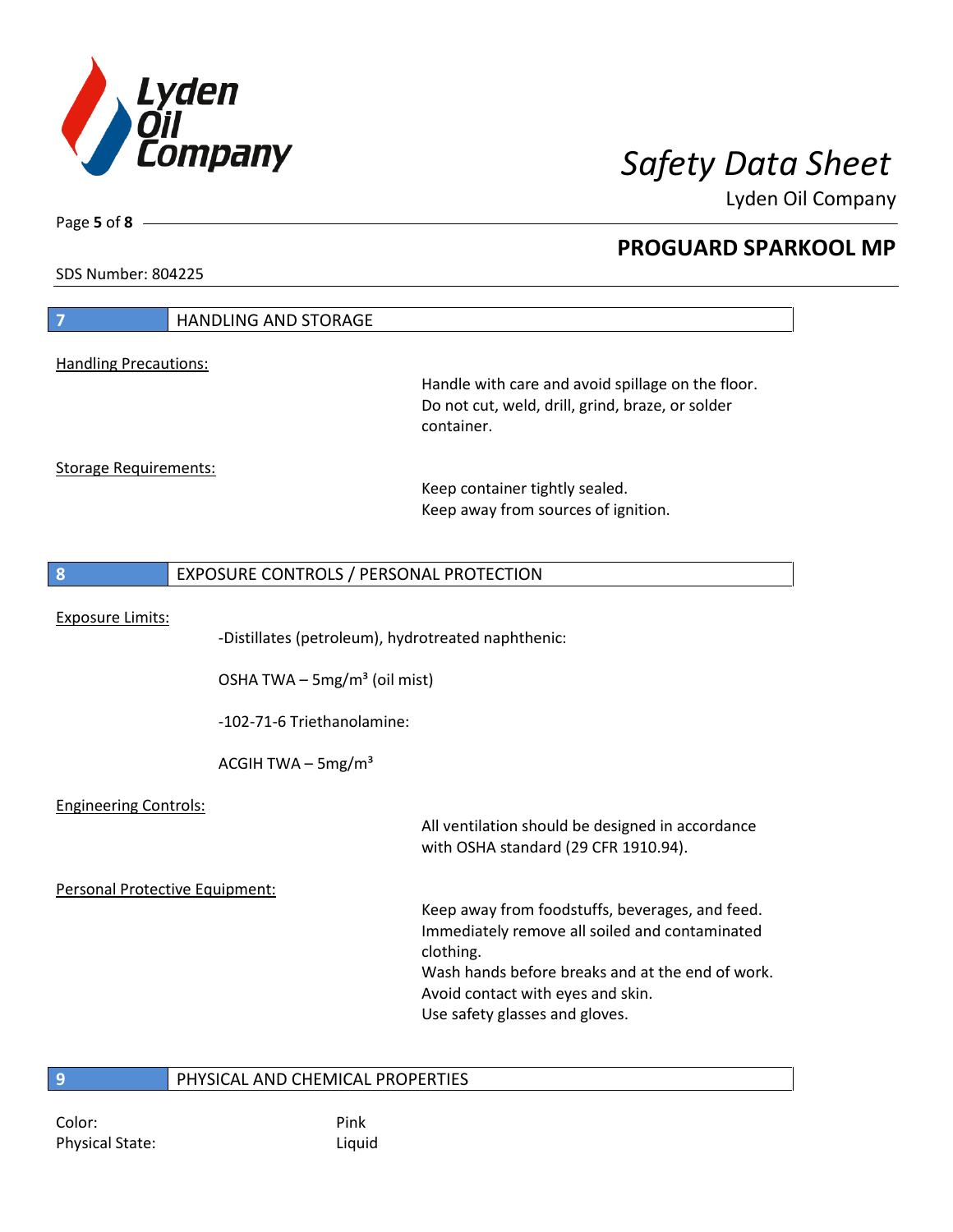

Lyden Oil Company

## SDS Number: 804225

Page **6** of **8**

| Odor:                         | Characteristic     |
|-------------------------------|--------------------|
| Odor Threshold:               | Data not available |
| pH:                           | 8.80 (at 10%)      |
| <b>Melting Point:</b>         | Data not available |
| <b>Boiling Point:</b>         | $>212$ °F          |
| <b>Boiling Range:</b>         | Data not available |
| Flash Point:                  | Data not available |
| <b>Evaporation Rate:</b>      | Data not available |
| Flammability:                 | Data not available |
| Flammability Limits:          | Data not available |
| Vapor Pressure:               | Data not available |
| Vapor Density:                | Data not available |
| <b>Relative Density:</b>      | 1.021              |
| Solubilities:                 | Soluble in water   |
| <b>Partition Coefficient:</b> | Data not available |
| Auto-Ignition Temperature:    | Data not available |
| Decomposition Temperature:    | Data not available |
| Viscosity:                    | Data not available |

# **PROGUARD SPARKOOL MP**

| 10                             | STABILITY AND REACTIVITY |                                                                  |
|--------------------------------|--------------------------|------------------------------------------------------------------|
| Stability:                     |                          | Stable under normal conditions.                                  |
| Reactivity:                    |                          | Not reactive under normal conditions.                            |
| Conditions to Avoid:           |                          | Extreme temperature, sparks, open flame, and<br>direct sunlight. |
| <b>Hazardous Reactions:</b>    |                          | No known hazardous reactions.                                    |
| <b>Incompatible Materials:</b> |                          | Strong oxidizers and strong reducing agents.                     |
| <b>Decomposition Products:</b> |                          | Oxides of carbon, sulfur, nitrogen, and hydrogen.                |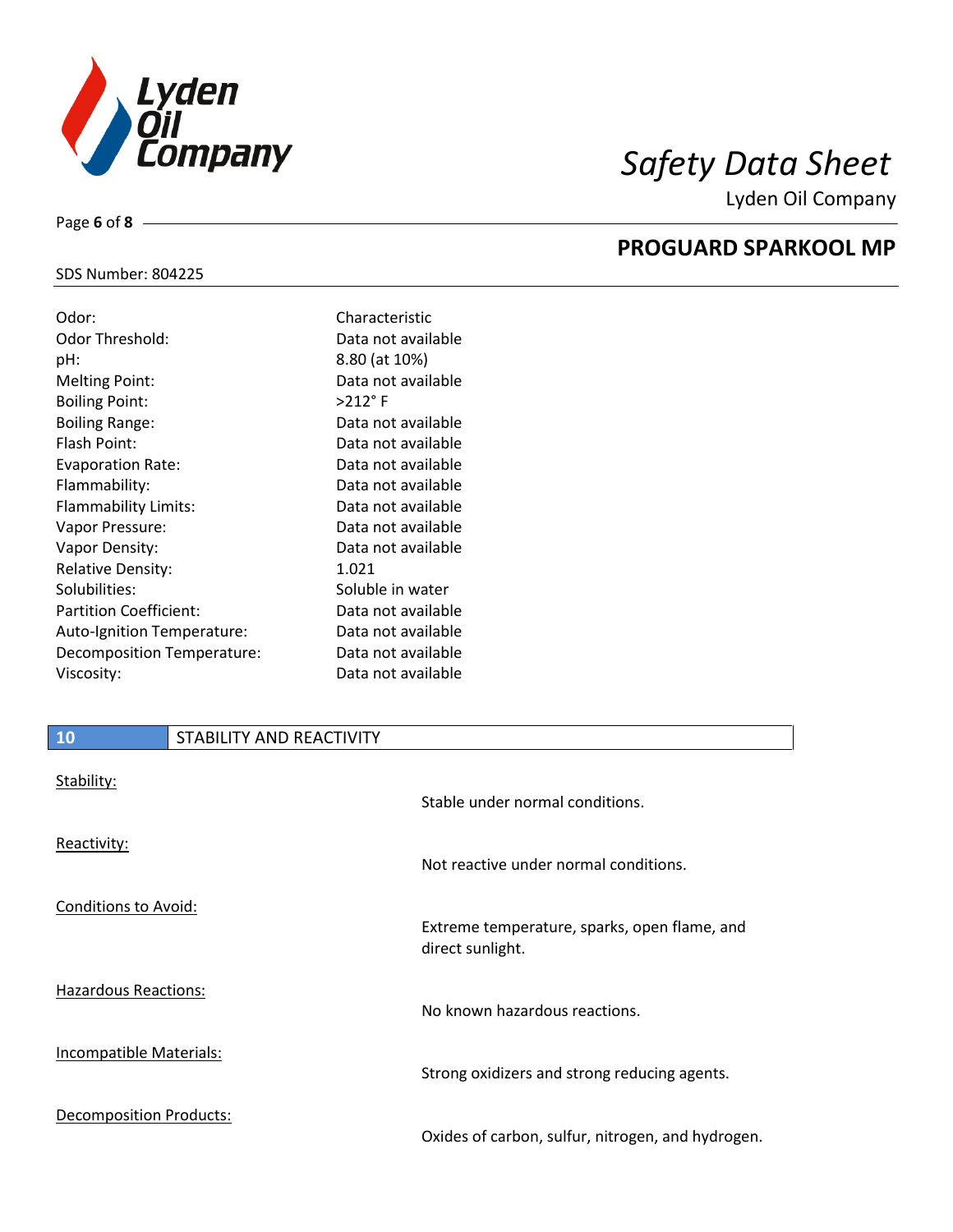

Lyden Oil Company

SDS Number: 804225

Page **7** of **8**

 $\overline{\phantom{a}}$ 

 $\overline{\phantom{a}}$ 

 $\overline{\phantom{a}}$ 

| 11                                                                                 | <b>TOXICOLOGICAL INFORMATION</b>    |                                                                                                                                                                 |
|------------------------------------------------------------------------------------|-------------------------------------|-----------------------------------------------------------------------------------------------------------------------------------------------------------------|
|                                                                                    |                                     |                                                                                                                                                                 |
| Routes of Exposure:                                                                |                                     | Skin and eye contact are the primary routes of<br>exposure although exposure may occur following<br>accidental ingestion.                                       |
| <b>Exposure Effects:</b>                                                           |                                     | This mixture can cause irritation to skin and<br>irritation, redness to the eyes. Prolonged and/or<br>repeated skin contact may cause<br>irritation/dermatitis. |
| <b>Measures of Toxicity:</b>                                                       |                                     | No test data available.                                                                                                                                         |
|                                                                                    | Carcinogenic/Mutagenic Precautions: | Non-carcinogenic and not expected to be<br>mutagentic.                                                                                                          |
| 12                                                                                 | <b>ECOLOGICAL INFORMATION</b>       |                                                                                                                                                                 |
| <b>Ecological Precautions:</b>                                                     |                                     | Avoid exposing to the environment.                                                                                                                              |
| <b>Ecological Effects:</b><br>No specific environmental or aquatic data available. |                                     |                                                                                                                                                                 |
|                                                                                    |                                     |                                                                                                                                                                 |
|                                                                                    |                                     |                                                                                                                                                                 |
| 13<br>Disposal Methods:                                                            | <b>DISPOSAL CONSIDERATIONS</b>      | Dispose of waste material in accordance with all<br>local, state, and federal requirements.                                                                     |
| Disposal Containers:                                                               |                                     | Use properly approved container for disposal.                                                                                                                   |